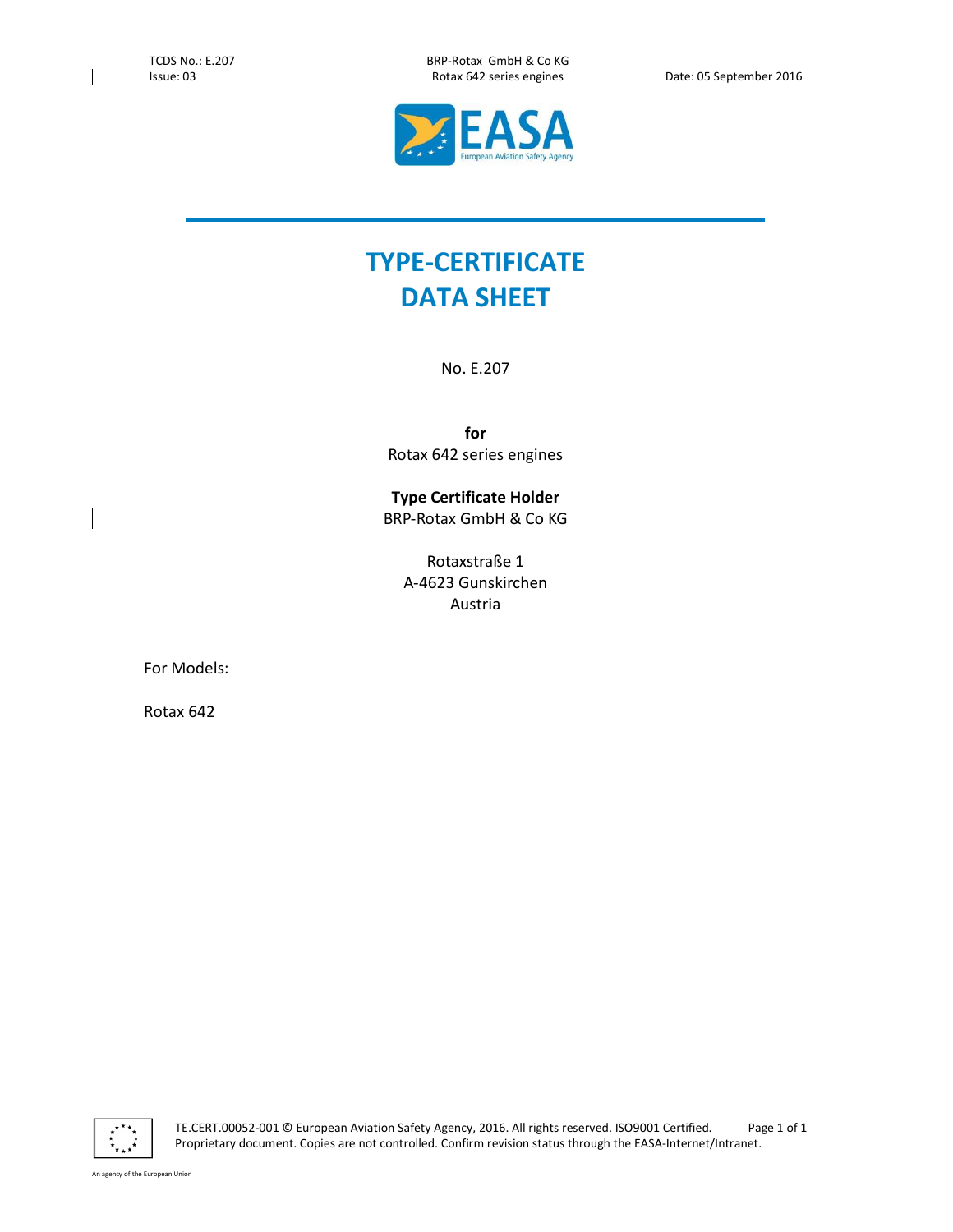Intentionally left blank



TE.CERT.00052-001 © European Aviation Safety Agency, 2016. All rights reserved. ISO9001 Certified. Page 2 of 2 Proprietary document. Copies are not controlled. Confirm revision status through the EASA-Internet/Intranet.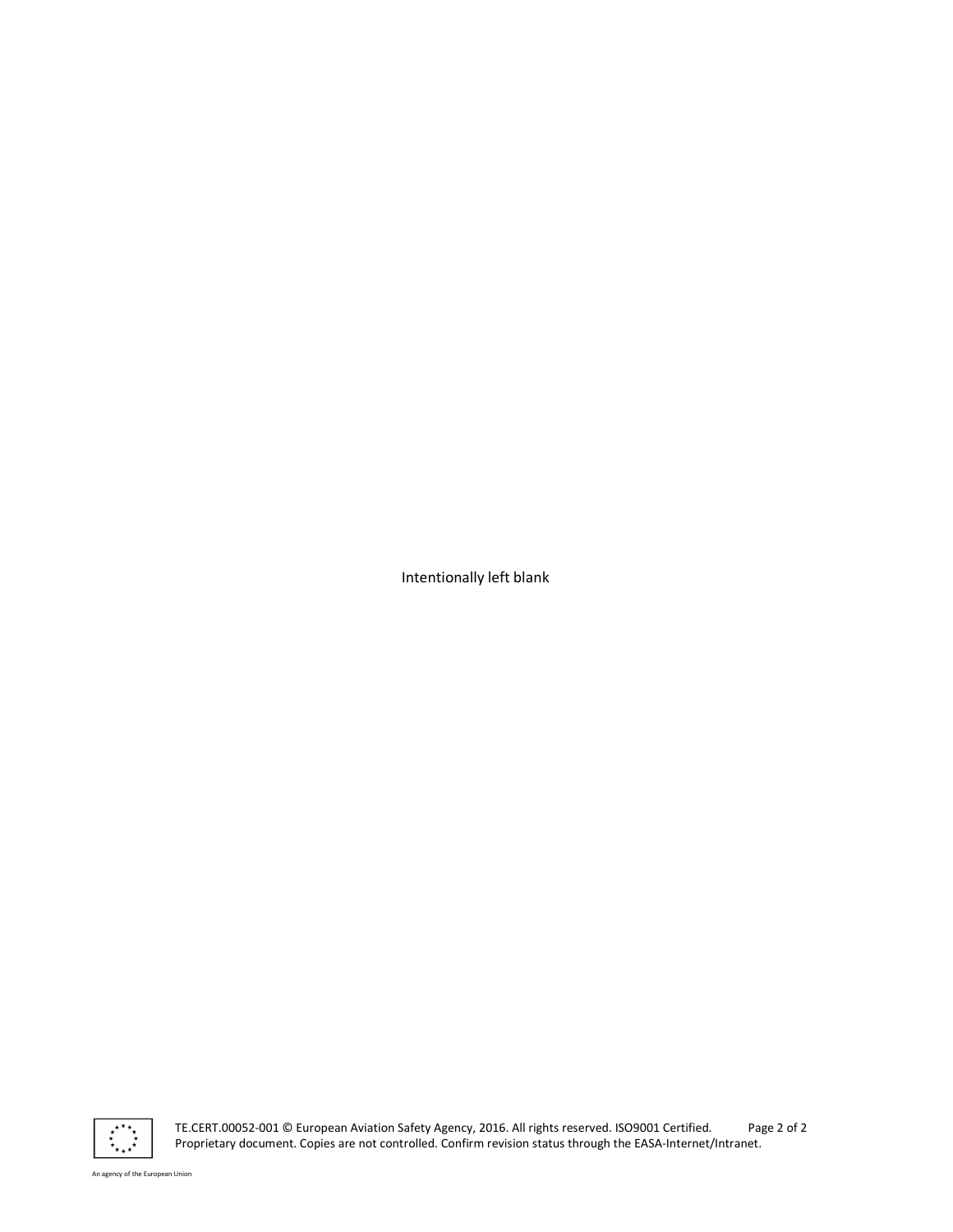$\mathbf{I}$ 

# **TABLE OF CONTENTS**

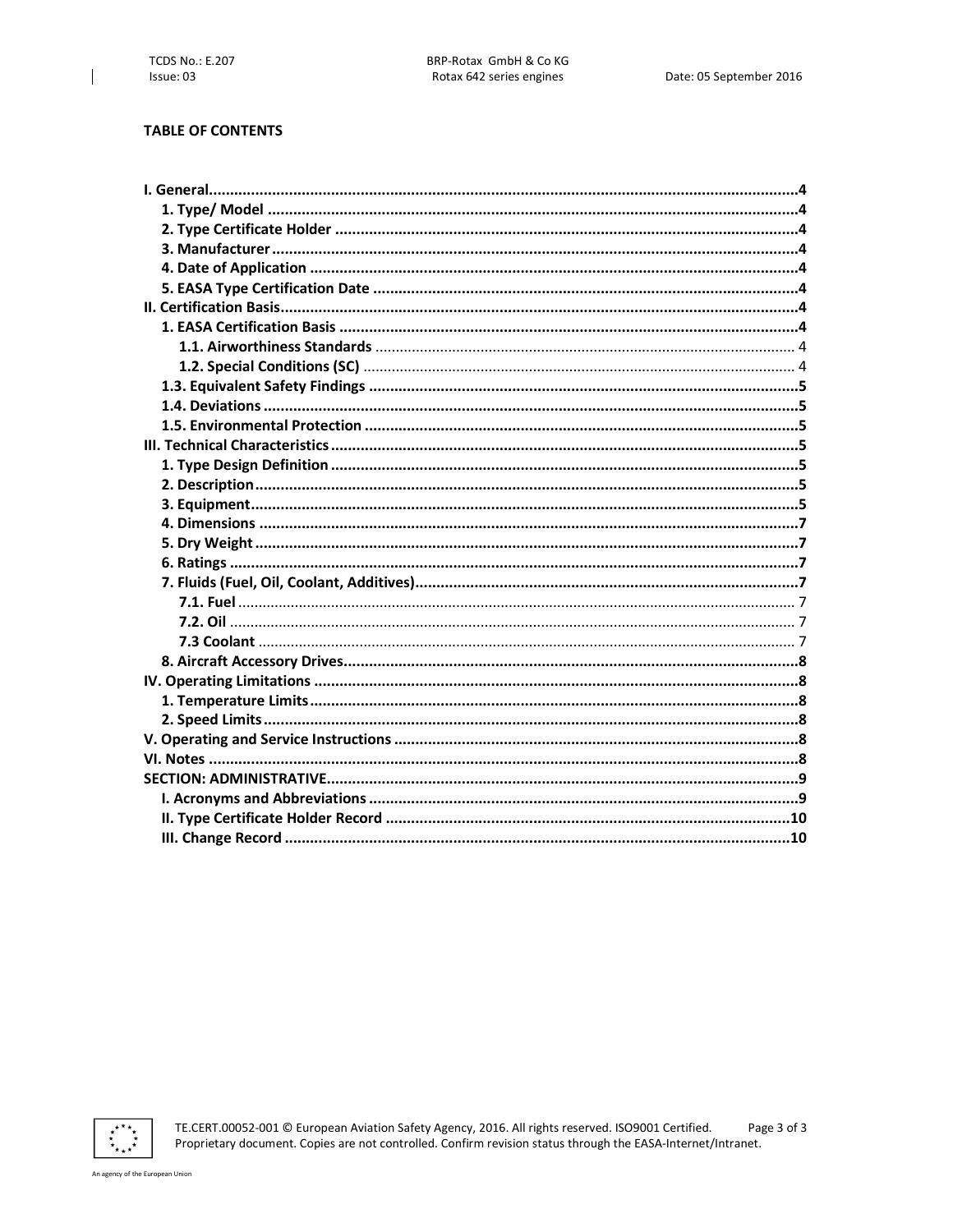#### **I. General**

#### **1. Type/ Model**

Rotax 642

 $\overline{\phantom{a}}$ 

# **2. Type Certificate Holder**

BRP-Rotax GmbH & Co KG Rotaxstraße 1 A-4623 Gunskirchen, Austria DOA EASA.21J.048

## **3. Manufacturer**

as above

#### **4. Date of Application**

not known, before November 1975

#### **5. EASA Type Certification Date**

| Rotax 642  |  |
|------------|--|
| 11.11.1975 |  |

Note: EASA type certificate for all these models is granted in accordance with article 2 paragraph 3(a) of EU Commission Regulation 1702/2003 replacing the BAZ/ACG Austria certification of these products (Austrian Type Certification no. TW 1/75)

# **II. Certification Basis**

# **1. EASA Certification Basis**

# **1.1. Airworthiness Standards**

LFSM 1973, Appendix D, airworthiness requirements for engines of powered sailplanes issued by Luftfahrt-Bundesamt Braunschweig, BRD

# **1.2. Special Conditions (SC)**

none

# **1.3. Equivalent Safety Findings**

none



TE.CERT.00052-001 © European Aviation Safety Agency, 2016. All rights reserved. ISO9001 Certified. Page 4 of 4 Proprietary document. Copies are not controlled. Confirm revision status through the EASA-Internet/Intranet.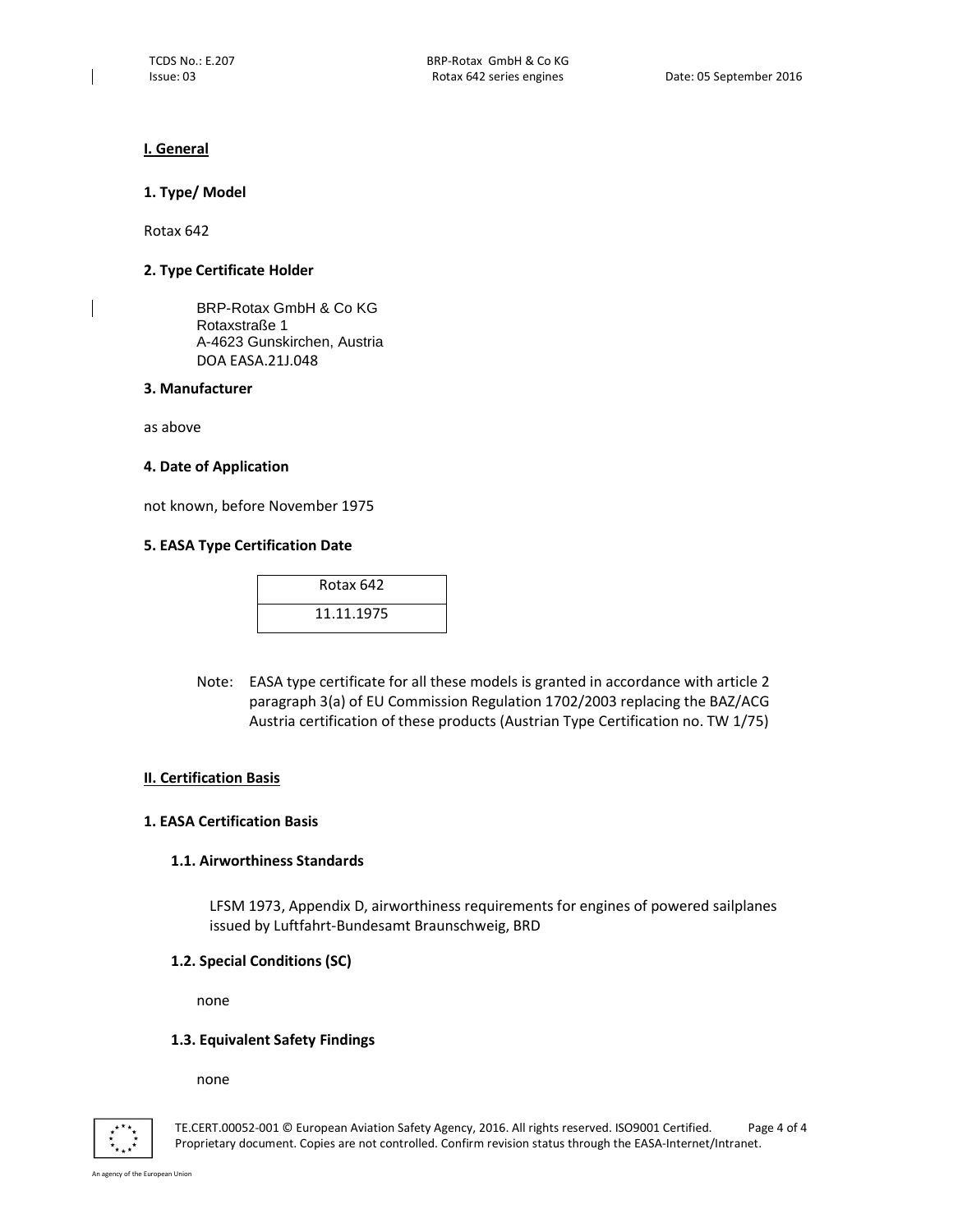#### **1.4. Deviations**

none

# **1.5. Environmental Protection**

none

# **III. Technical Characteristics**

# **1. Type Design Definition**

as defined the type design definition number 35.642.001

# **2. Description**

Fan cooled, 2 cylinder 2-stroke engine, mixture lubrication, dual ignition, belt driven propeller

| Weight (dry):              | 45 kg                                 |
|----------------------------|---------------------------------------|
| Bore:                      | 76 mm                                 |
| Stroke:                    | 70 mm                                 |
| Displacement:              | 635 $cm3$                             |
|                            |                                       |
| <b>Compression Ratio:</b>  | 9:1                                   |
| Crankshaft drive rotation: | counter clockwise (viewed from front) |

# **3. Equipment**

| Bing central constant level          |
|--------------------------------------|
| carburetor 36 $\varnothing$          |
| Main jet: size 170                   |
| Needle jet: size 2.76                |
| Jet needle: no. 46-284 Pos. 2        |
| Bing diaphragm pump                  |
| dual magnetic high-voltage condenser |
| ignition, contact less (Bosch)       |
| Generator SCPK 422 12 V 100 W        |
| Ignition point 2 mm BTC              |
| Bosch W 260 MZ 2                     |
| rewind starter, Bosch pinon-starter  |
| taper $1:10$                         |
| supply for an electronic tachometer, |
| VDO                                  |
|                                      |

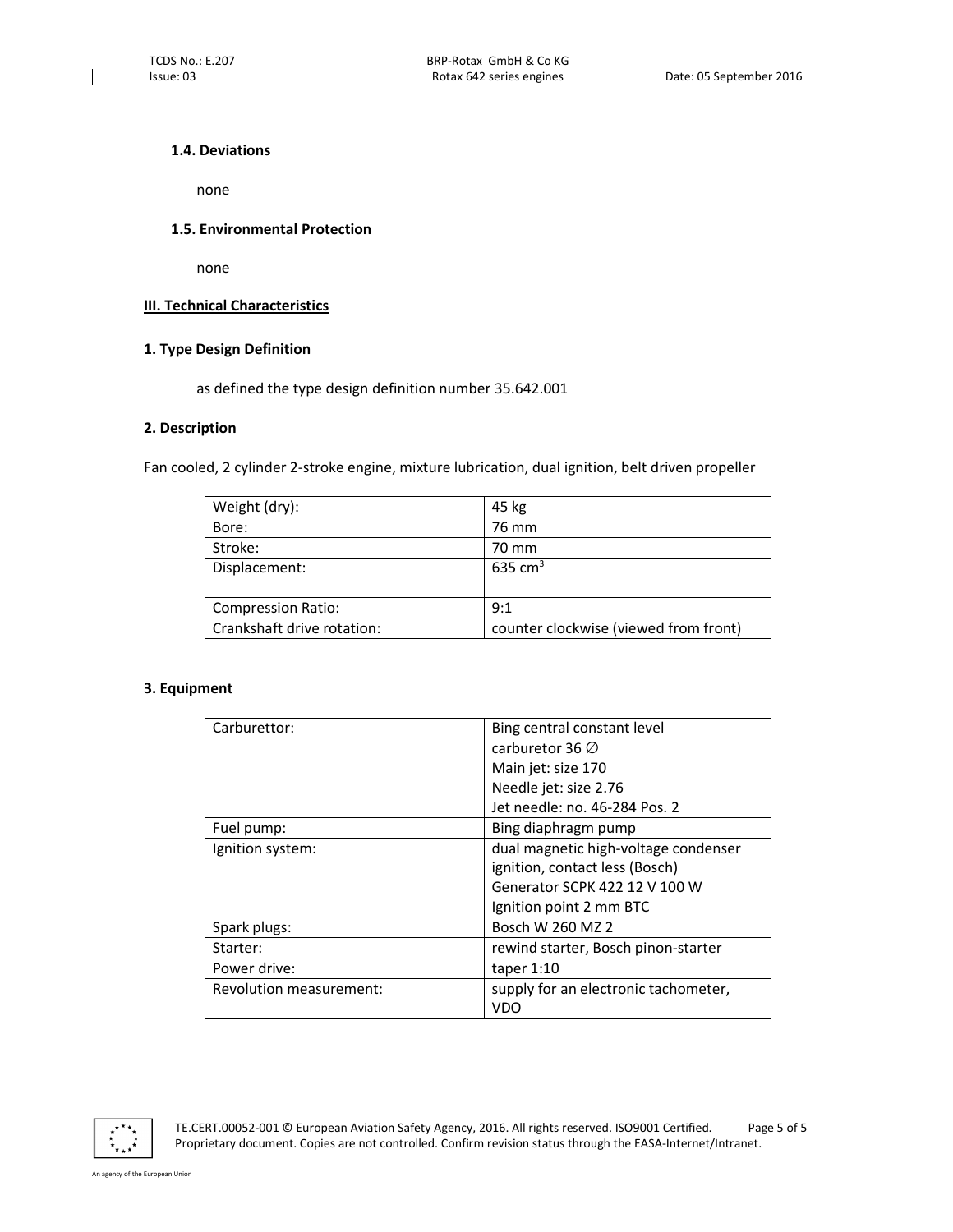#### **4. Dimensions**

not determined

# **5. Dry Weight**

45 kg

# **6. Ratings**

|                 | <b>PS</b> | 1/min |
|-----------------|-----------|-------|
| Take off power: | 40        | 5400  |
| max. continous: | 40        | 5400  |

#### **7. Fluids (Fuel, Oil, Coolant, Additives)**

# **7.1. Fuel**

Fuel: Fuel: regular gasoline min. 91 ROZ

| <b>Description</b>      | German | <b>English</b> |
|-------------------------|--------|----------------|
| See Operator's Manual   | HB-642 | OM-642         |
| See Service Instruction | n.a.   | n.a.           |

# **7.2. Oil**

Lubrication: Mixture lubrication mixing ratio 1:25 with super two stroke oil

| <b>Description</b>      | German | <b>English</b> |
|-------------------------|--------|----------------|
| See Operator's Manual   | HB-642 | OM-642         |
| See Service Instruction | n.a.   | n.a.           |

#### **7.3 Coolant**

| <b>Description</b>      | German | <b>English</b> |
|-------------------------|--------|----------------|
| See Operator's Manual   | HB-642 | OM-642         |
| See Service Instruction | n.a.   | n.a.           |

#### **8. Aircraft Accessory Drives**

none

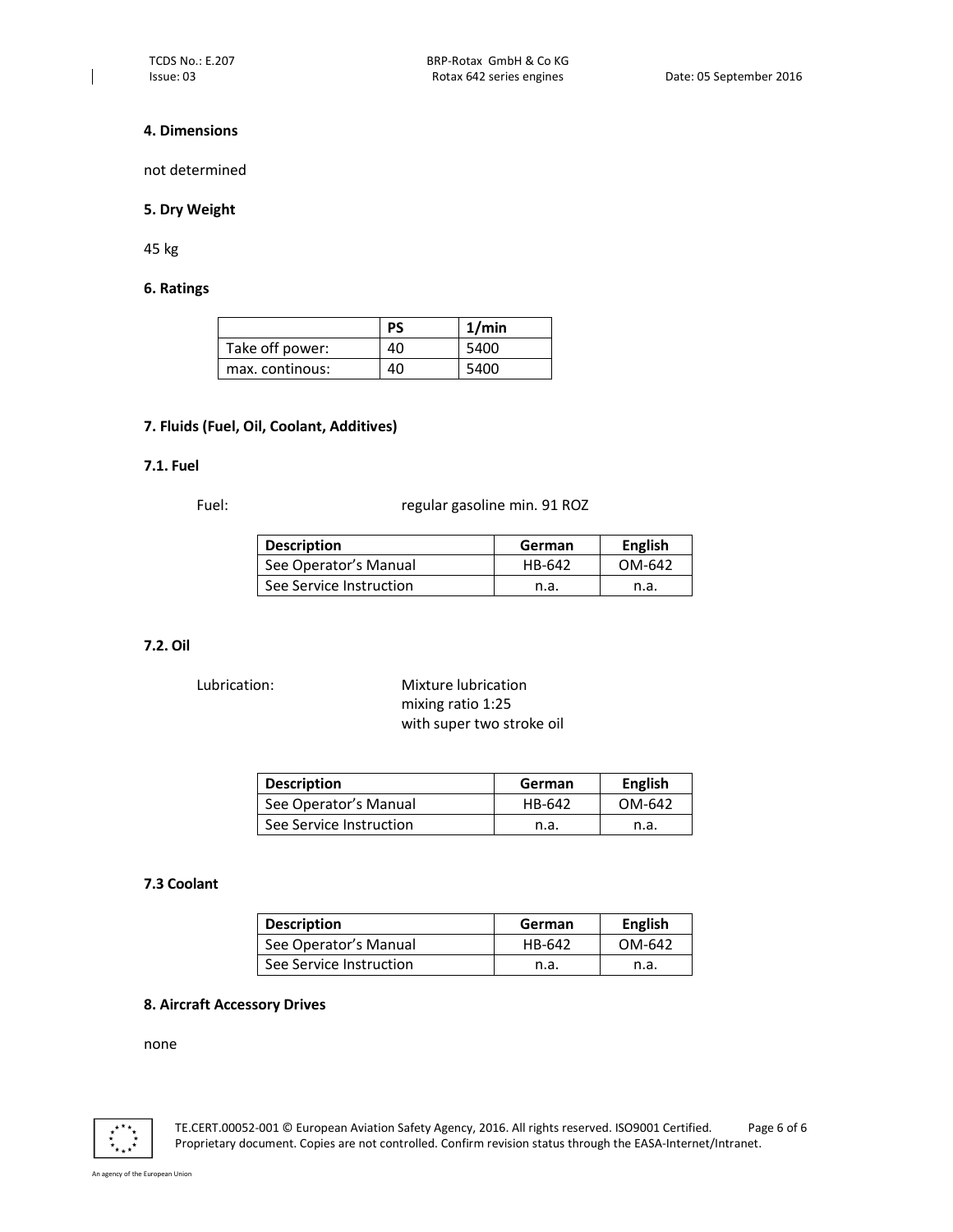#### **IV. Operating Limitations**

#### **1. Temperature Limits**

| Cylinder head temperature                                        | max. 250°C |
|------------------------------------------------------------------|------------|
| measured with thermo couple under spark plug on hottest cylinder |            |

#### **2. Speed Limits**

| max. RPM    | 5500         |
|-------------|--------------|
| idling RPM: | approx. 1600 |

#### **V. Operating and Service Instructions**

| <b>Description</b>                                  | German | <b>English</b> |
|-----------------------------------------------------|--------|----------------|
| Operation- and Maintenance instruction              | HB-642 | OM-642         |
| <b>Installation Manual</b>                          | n.a.   | n.a.           |
| Repair Manual                                       | n.a.   | n.a.           |
| Service Bulletins, Service Instructions and Service | n.a.   | n.a.           |
| Letters                                             |        |                |

#### **VI. Notes**

#### **Note 1: Fuel consumption**

At 100 % power approx. 16 l/h (5400 RPM) and at 75 % power approx. 10 l/h (4500 RPM).

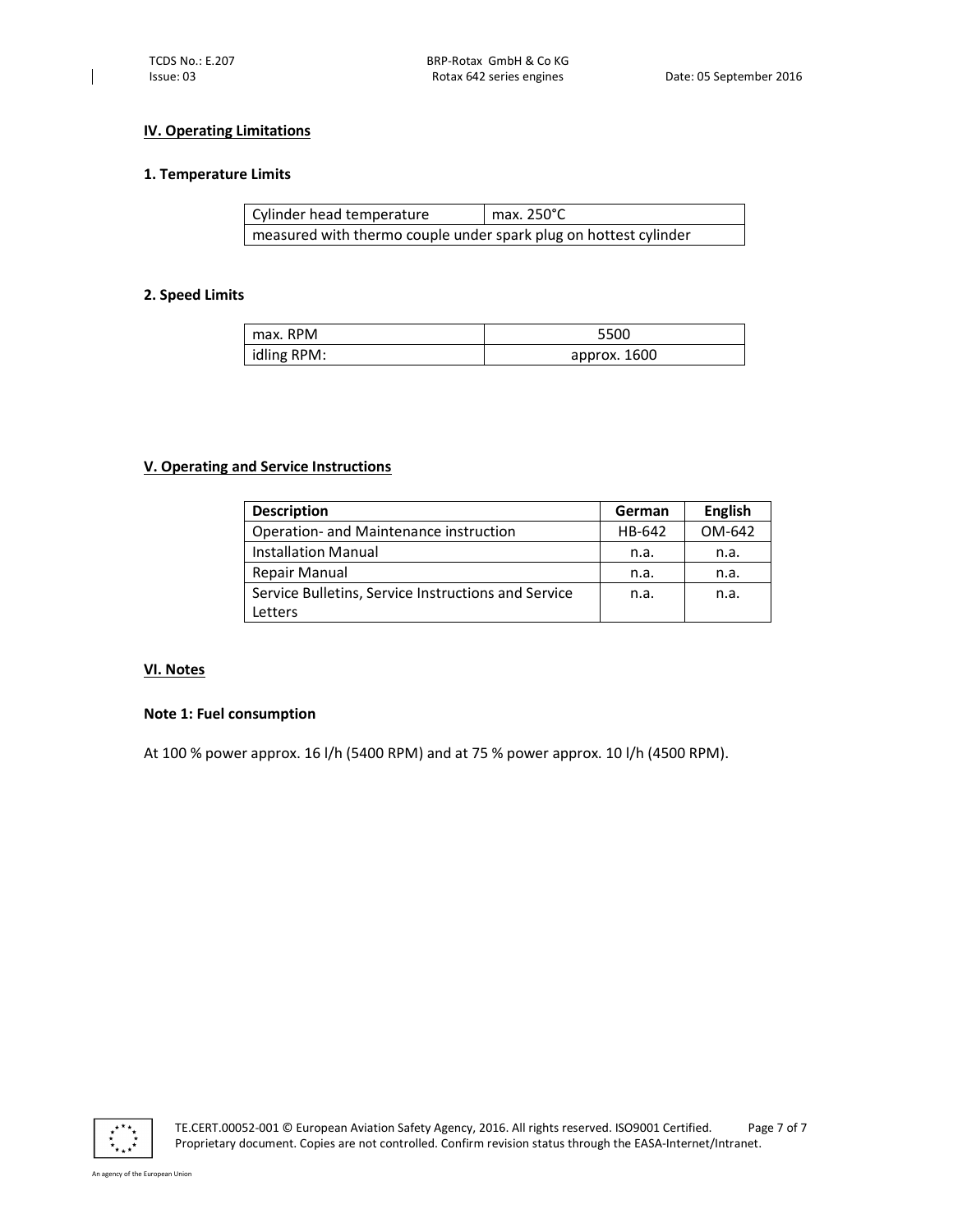#### **SECTION: ADMINISTRATIVE**

#### **I. Acronyms and Abbreviations**

| <b>ACG</b>   | <b>Austro Control GmbH</b>                                                                                                                                                                             |
|--------------|--------------------------------------------------------------------------------------------------------------------------------------------------------------------------------------------------------|
| AS 8020      | Aerospace Standard: General minimum performance standards for<br>generators/starter-generators and associated voltage regulators for use<br>in direct current (DC) electric systems for civil aircraft |
| <b>AVGAS</b> | <b>Aviation Gasoline</b>                                                                                                                                                                               |
| <b>CHT</b>   | <b>Cylinder Head Temperature</b>                                                                                                                                                                       |
| CТ           | <b>Coolant Temperature</b>                                                                                                                                                                             |
| <b>CW</b>    | clockwise                                                                                                                                                                                              |
| <b>CCW</b>   | counter-clockwise                                                                                                                                                                                      |
| CS-E         | <b>Certification Specifications Engines</b>                                                                                                                                                            |
| EASA         | <b>European Aviation Safety Agency</b>                                                                                                                                                                 |
| FAA          | <b>Federal Aviation Administration</b>                                                                                                                                                                 |
| <b>FAR</b>   | <b>Federal Aviation Regulations</b>                                                                                                                                                                    |
| <b>HIRF</b>  | High Intensity Radiated Fields                                                                                                                                                                         |
| IM           | <b>Installation Manual</b>                                                                                                                                                                             |
| <b>IPC</b>   | <b>Illustrated Parts Catalog</b>                                                                                                                                                                       |
| JAR          | <b>Joint Aviation Requirements</b>                                                                                                                                                                     |
| JAR-E        | Joint Aviation Requirements Engines                                                                                                                                                                    |
| <b>MMH</b>   | Maintenance Manual Heavy                                                                                                                                                                               |
| MML          | <b>Maintenance Manual Line</b>                                                                                                                                                                         |
| ом           | <b>Operators Manual</b>                                                                                                                                                                                |
| OHM          | <b>Overhaul Manual</b>                                                                                                                                                                                 |
| <b>OHMA</b>  | Overhaul Manual, Appendix                                                                                                                                                                              |
| rpm          | revolutions per minute                                                                                                                                                                                 |
| <b>RTCA</b>  | Radio Technical Commission for Aeronautics                                                                                                                                                             |
| SB           | Service Bulletin                                                                                                                                                                                       |
| SI           | Service Instruction                                                                                                                                                                                    |
| <b>TBO</b>   | Time between Overhaul                                                                                                                                                                                  |
| TCDS         | Type Certificate Data Sheet                                                                                                                                                                            |
| <b>TCU</b>   | <b>Turbo Control Unit</b>                                                                                                                                                                              |



TE.CERT.00052-001 © European Aviation Safety Agency, 2016. All rights reserved. ISO9001 Certified. Page 8 of 8 Proprietary document. Copies are not controlled. Confirm revision status through the EASA-Internet/Intranet.